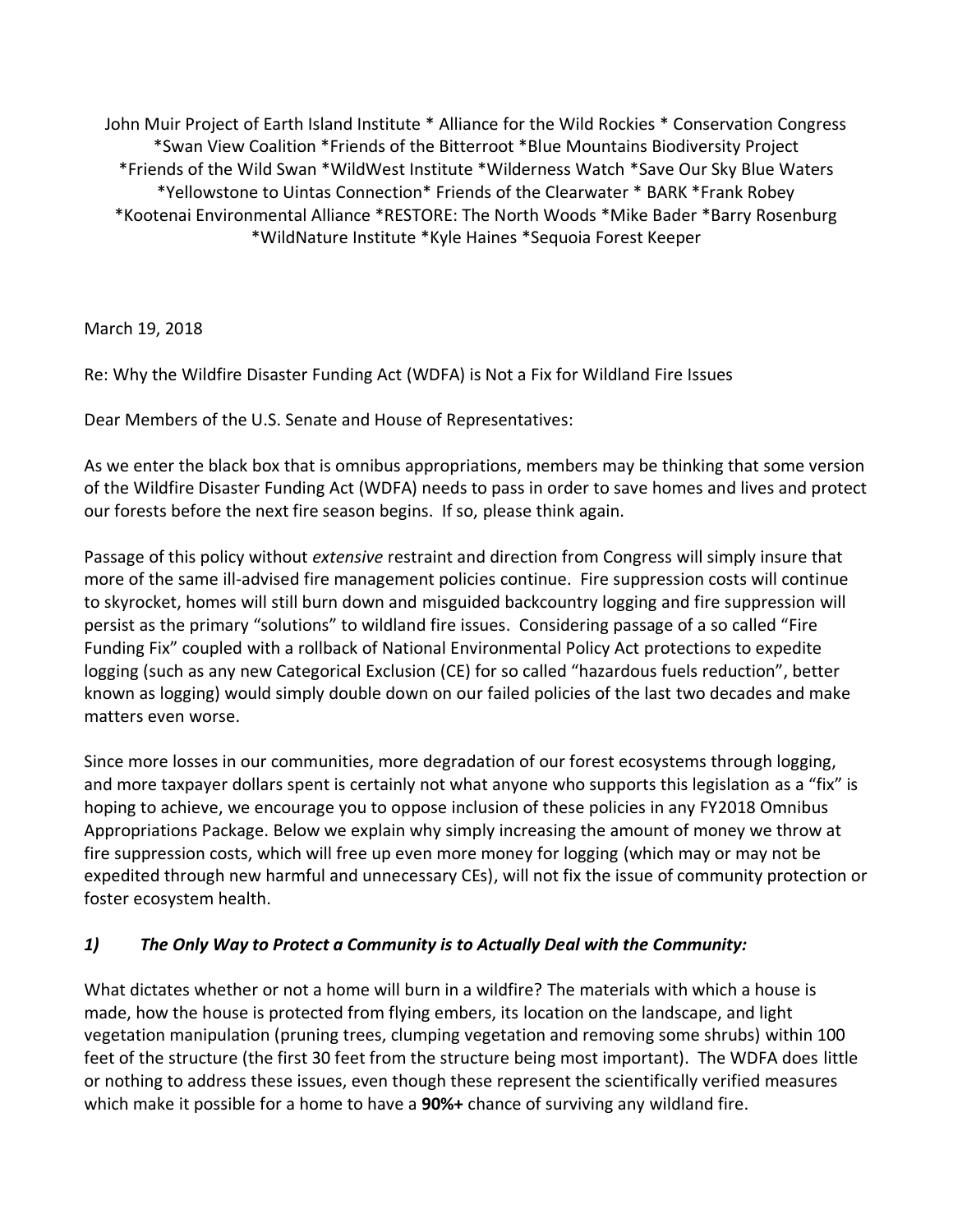One version of the so-called "fire funding fix" being proposed would devote only about 4% of allocated funding to home protection, while the rest would go to unrestricted fire suppression with no focus whatsoever on homes. Most versions allocate no money for home protection. Overwhelmingly, the WDFA would simply increase funding for fire suppression, with no guidance on suppression priorities and no allocation of funds for creating fireproof structures. Simply adjusting how fire suppression is funded would also create a larger pot of money to pay for more public lands logging. But whether it is a distance of 300 feet, ½ a mile or 5 miles, logging in the forest beyond the 100-foot home protection zone will not prevent the homes in the community from burning in a wildland fire, however this practice will damage our native forest ecosystems and remove essential wildlife habitat. In other words, the "fire funding fix", might change the funding mechanism for fire suppression but it will not provide necessary protection to homes and communities and it will cause additional damage to our environment.

### *2) All Fires Cannot Be Suppressed and Many Fires Should Not be Suppressed:*

First of all, fire suppression only helps to control fires that are able to be suppressed, meaning fires that are burning in low fire weather, when the temperatures aren't too hot, the wind is not blowing consistently or at any real speed and humidity levels are not extremely low. Of course, these fires, which are capable of being suppressed, often should not be suppressed unless they occur very near a population center. Yet without constraint or clear direction from Congress these fires are typically attacked immediately after they begin, regardless of their remoteness. This is why the Forest Service promotes its fire suppression success rate of well over 90%. Unfortunately, from an ecological perspective, when dealing with ecosystems which have evolved with and depend upon fire, such as our forests, this is not a statistic to be proud of. Yet still this happens, and with more cash on hand it will happen even more often, despite a broad consensus among scientists that we should allow more wildland fires to burn, without trying to suppress them, in more remote forests.

Of course the real driver of fire suppression costs, and the perceived need for a "Fix" to fire suppression funding, is in fact the small percentage of fires that are weather driven and *cannot be suppressed* or even controlled regardless of the vegetation involved until winds subside, temperatures drop and humidity levels rise into the double digits. All of the large, expensive fires that have burned in the last decade and driven up fire suppression costs fall into this category. It is unclear, however, why we are spending billions of taxpayer dollars each year to fight such un-suppressable fires in the wildlands, especially fires that are burning away from communities, in ecosystems which have always had mixed intensity fire regimes (i.e., areas that need to burn with a mix of low, moderate and high intensities). A good example of taxpayer monies wasted would be the Soberanes Fire which burned in Monterey County, California in 2016. This was a wind driven fire that started near a community and consistently burned in a south and easterly direction, away from the town and into a 1.75 million acre national forest and wilderness area. Even though there was no risk to the community or private property after the first few weeks of the fire, the Forest Service continued to fight the weather driven fire, as it burned through a fire adapted ecosystem, for an additional 60 days until the weather changed in October and the fire stopped. The total cost to taxpayers was *almost a quarter of a billion dollars* (\$236,000,000), most of which was spent *after* community protection had ceased.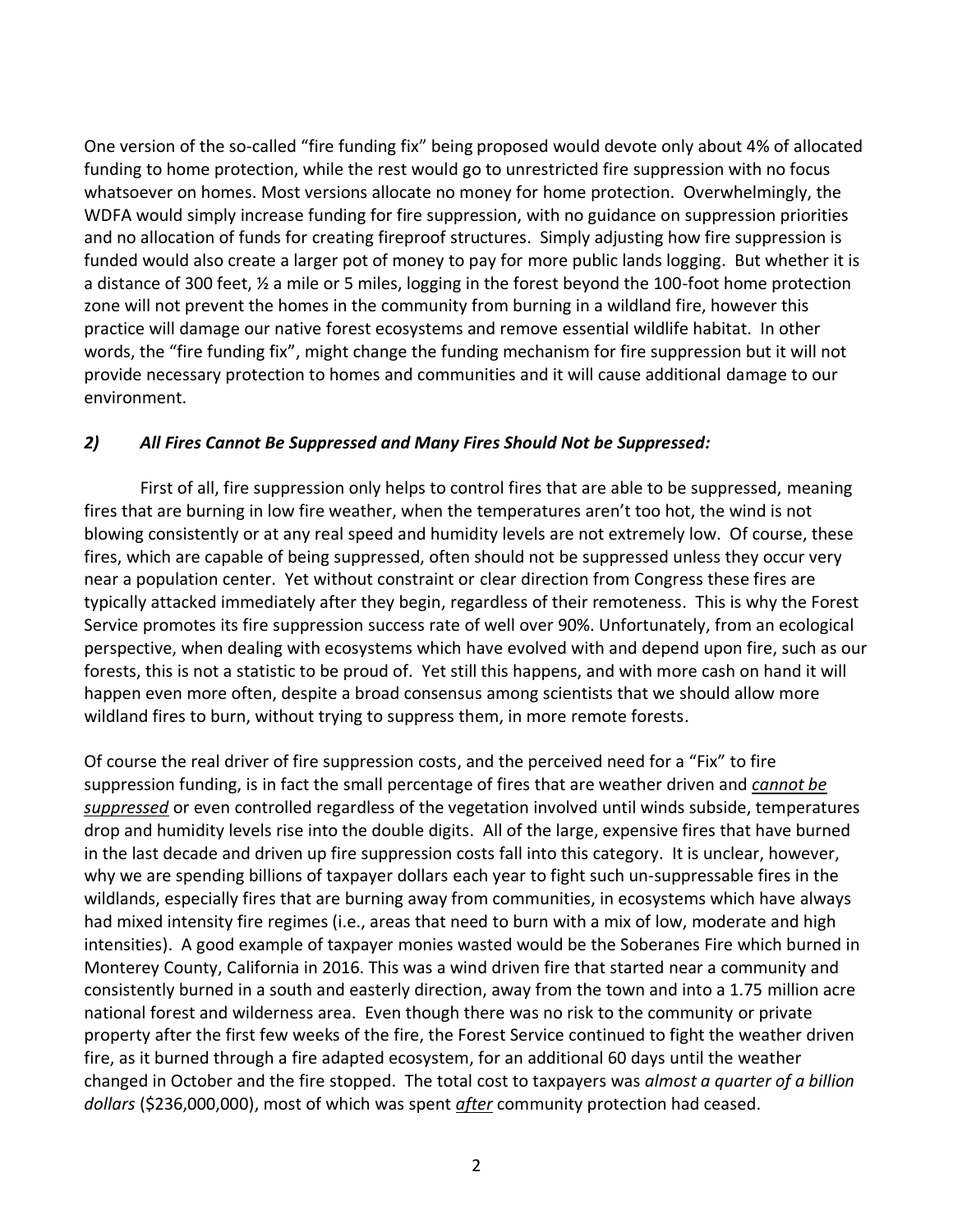The WDFA and its ilk do nothing to restrain executive agencies from wasting money fighting fires in the wildlands, and do nothing to prioritize the fighting of fires which are adjacent to communities. History has shown us that this prioritization will not occur unless the agencies are forced to manage a limited budget and Congress directs them to use fire suppression funds in a specific way. Don't be fooled, appropriating an unfettered and immense pot of money for suppression activities will simply mean more suppression activities occur, whether or not they are necessary, whether or not they are effective and even though they are harmful to the environment.

### *3) We Do Not Have More Fire in our Forests Today than We Had Historically*

The desire to put out fires in our forests in part stems from the belief that we have much more fire now than we had historically and things are simply out of control. Not so! Historically we had between 12-20 million acres burn every year in western forests *alone* (not including Alaska). In contrast, according to NOAA, last year (2017) in the entire country only 9.78 million acres burned. In fact as recently as 1924 thirty million acres burned in the US. We are nowhere near our historical average for acres burned per year in this country. In fact we are currently in a fire deficit of all fire types: low, moderate and high severity. So why are we spending billions of dollars to fight nearly every fire that starts, including the ones we know we should let burn as well as the large fires we know we can't put out? The only problems that need fixing here are preparing our communities to safely live with fire, and adjusting how and when we implement fire suppression (i.e. YES near communities, No in the backcountry). Dedicating billions of unfettered taxpayer dollars to suppression activities will not resolve either of these issues. The WDFA and its variants are not the answer.

## *4) Yes, We Have Been Excluding Fire. No Our Forests Don't Need to Be Logged Before they Burn*

Another driving, although misguided, force behind the push to pass WDFA and similar bills is the theory that because we have suppressed fires for so long our forests are "overgrown" or "overstocked" and must be logged before we can reintroduce fire or let fires burn, otherwise our forests will burn way too hot. Thus the push to set aside a big pot of money dedicated only to fire suppression so that millions of dollars can be freed up for destructive logging under the deceptive guise of "restoration". However, this reasoning is false. How do we know? Because the overwhelming majority of scientific studies that have investigated this question, *i.e.*, *how do areas that have not burned in a long-time burn in a fire?*, determined that regardless of the length of time since an area has burned, fires in these long-unburned forests mostly burn at low and moderate severity just as they do in forests that have burned more recently.

In comparing fire patterns in forests that had burned more recently (about 15 - 40 years since last fire) and those that were long-unburned (41-100 + years since last fire) the vast majority of these studies found that the percentage of the forest that burned at high severity\* between the two categories was the same (*e.g.* \*10-20% in Klamath Region, 20-30% in the Sierra Nevada region). [\(https://www.elsevier.com/books/the-ecological-importance-of-mixed-severity-fires/dellasala/978-0-](https://www.elsevier.com/books/the-ecological-importance-of-mixed-severity-fires/dellasala/978-0-12-802749-3))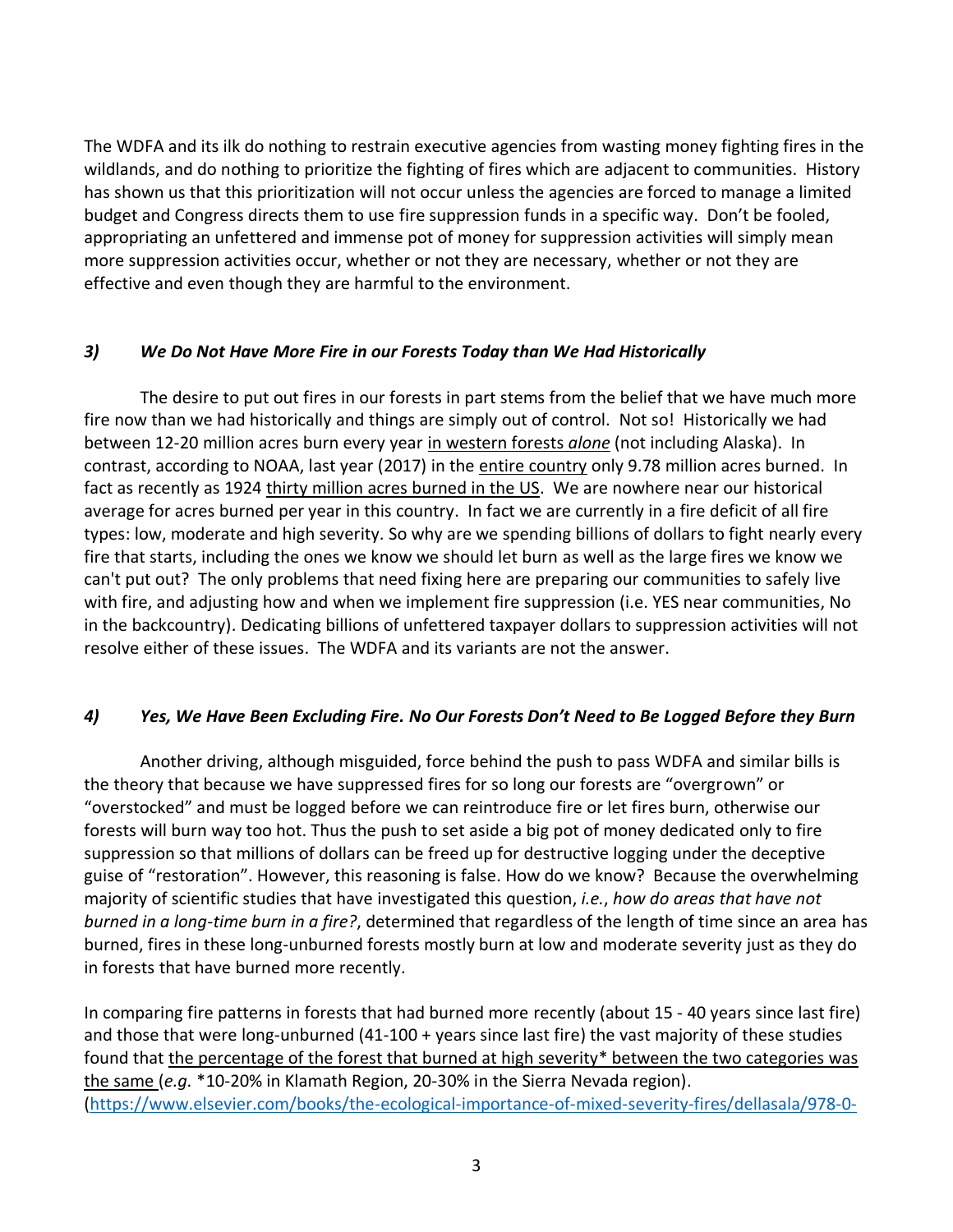[12-802749-3\),](https://www.elsevier.com/books/the-ecological-importance-of-mixed-severity-fires/dellasala/978-0-12-802749-3)) with one study finding that in long unburned mature and old forest, the percentage of the forest that burned at high severity was lower than in recently burned forests. While another, which was not based on any field data, theorized that the long unburned forest would still mostly burn at low and moderate intensity, but might have a slightly higher percentage of the area burn at high intensity compared with forests that had more recently experienced fire.

Given that the industrialized fire suppression efforts which began post World War II and have greatly intensified in the most recent decades have not inhibited our native forests' ability to burn in a natural way, no legislation is needed which specifically designates money to suppress fires, which need to burn, in order to free up more money to facilitate and/or expedite the logging of our forests. There is no ecological problem here which necessitates a "fire funding fix", and agreeing on a "fix" would simply waste taxpayer money and harm our forest ecosystems.

# *5) Fire in our Forests is Natural and Necessary to Rejuvenate these Ecosystems*

Please do not be concerned that if we do not spend more on fire suppression and logging (*a.k.a* "fuels treatments", "hazardous fuels removal", "thinning", or "restoration"), ostensibly to save our forests, that they will all be destroyed by fire. Fire is a natural and necessary part of our nation's forest ecosystems. It is what keeps them healthy and allows them to support an endlessly diverse community of native plants and animals. Every forest type in this country has a native fire regime. They all evolved with fire, and most with mixed intensity fire, where fires burn in a mosaic of low, moderate and high intensity, creating a mosaic pattern of different habitat types (heterogeneity) across the fire area and within the forest.

As discussed above all fires burn at mostly low and moderate intensity. Even large fires, like the 2013 Rim Fire which burned over 250,000 acres in California (in and near Yosemite National Park), only had high intensity fire effects on approximately 25% of the landscape that burned. But it is this small percentage of the fire areas that burn at high intensity that represent some of the best habitat in the forest. Studies have found that the biodiversity in high intensity burn areas is as rich as that found in green old growth forests [\(https://www.elsevier.com/books/the-ecological-importance-of-mixed](https://www.elsevier.com/books/the-ecological-importance-of-mixed-severity-fires/dellasala/978-0-12-802749-3))[severity-fires/dellasala/978-0-12-802749-3\).](https://www.elsevier.com/books/the-ecological-importance-of-mixed-severity-fires/dellasala/978-0-12-802749-3))

These areas support many dozens of species of birds, including cavity nesters such as the imperiled black-backed woodpecker, hairy woodpecker and mountain bluebirds, as well as shrub nesting birds, including orange-crowned warblers, wrentits and chipping sparrows, and raptors including all subspecies of Spotted Owls. All of these species depend upon such post-fire habitat to some degree (*e.g.,* Spotted owls forage in high-intensity fire patches but nest in lightly to moderately burned areas, while Black-back woodpeckers live their entire lives in these high-intensity fire areas) and flourish in the high intensity burned areas because of the abundance of food and shelter that these areas provide. Abundant dead trees and native beetle activity allow woodpeckers to create numerous nesting cavities and raise and feed their young. Prolifically regenerating shrubs create secure nesting locations and, when they bloom, along with wildflowers, they attract bees, flies, beetles and other insects creating an abundant food source for aerial insectivores, amphibians and reptiles. The shrubs also create cover,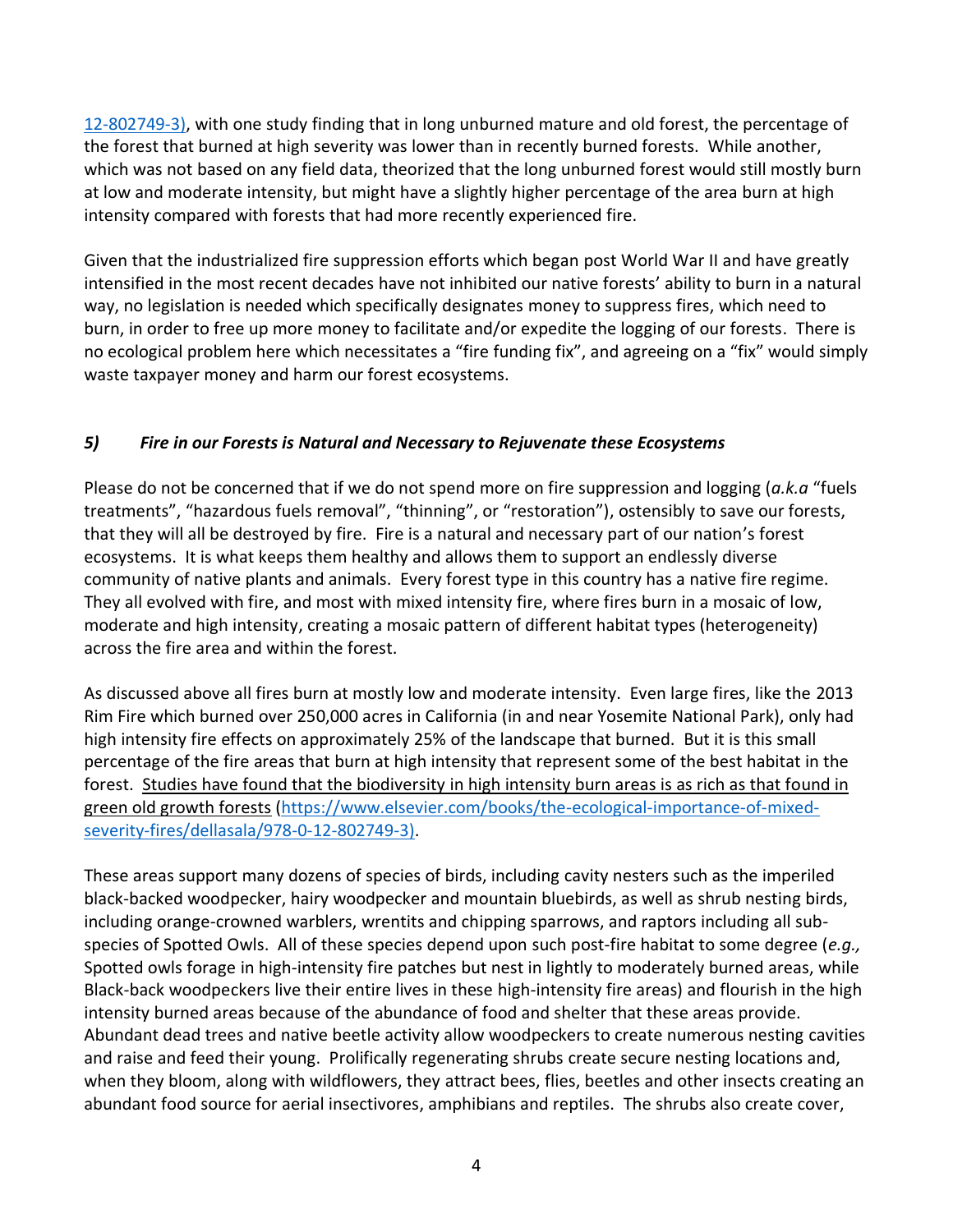and the grasses, flowers and regenerating trees and their seeds provide habitat and food for small mammals, including pocket gophers, voles and moles. These small mammals become food for reptiles, raptors and medium sized carnivores, such as bobcats and foxes. Abundant grasses and regenerating trees provide forage for mule deer and rabbits, which in turn become food for larger carnivores, including coyotes, grizzly bears and mountain lions as well as omnivorous black bears. To put it simply, these rare high intensity burn areas, especially the ones that burn in mature and old forest, are rejuvenated by wildland fires. They are teaming with plant and animal life, illuminating the perfect circle of life that exists in nature: birth, life, death, renewal.

Attempts to "Fix" fire funding by writing a check to fund blanket fire suppression without extensive restraint and direction, and/or increase and expedite logging in the process, ignores the scientifically proven fact that fire is essential to our native forest ecosystems, that it renews and transforms our forests in a way which keeps them healthy and resilient and full of our native plants and animals. The WDFA is not a fix for our forest ecosystems.

# *6) Wildfires Do Not Disable a Forest's Ability to Store Carbon*

Contrary to common misconceptions, forest fires are not getting more intense, and this finding is based on numerous studies conducted by many different groups of scientists including those who work for the US Forest Service [\(https://www.elsevier.com/books/the-ecological-importance-of-mixed](https://www.elsevier.com/books/the-ecological-importance-of-mixed-severity-fires/dellasala/978-0-12-802749-3)[severity-fires/dellasala/978-0-12-802749-3;](https://www.elsevier.com/books/the-ecological-importance-of-mixed-severity-fires/dellasala/978-0-12-802749-3) [http://iopscience.iop.org/article/10.1088/1748-](http://iopscience.iop.org/article/10.1088/1748-9326/aa6b10/pdf) [9326/aa6b10/pdf\)](http://iopscience.iop.org/article/10.1088/1748-9326/aa6b10/pdf).

Also, contrary to occasional statements in the press, wildfires which burn in forests only consume a small portion of above ground vegetation when they burn and do not simply convert a forest ecosystem into a so-called "carbon bomb". In fact, the large and dramatic plume that can be seen above a wildfire mostly consists of water vapor. Even in very large, intense fires, only about 11% of the forest carbon (found in soil, forest duff and fallen branches/trees, shrubs, grasses and the trees themselves) is actually consumed by the fire (and even less in most forest fires) and it is quickly replaced by vigorous post-fire forest regrowth

[\(https://www.fs.fed.us/pnw/pubs/journals/pnw\\_2008\\_campbell001.pdf\)](https://www.fs.fed.us/pnw/pubs/journals/pnw_2008_campbell001.pdf). All of the trunks of the firekilled trees—even the very small ones--still remain in the ecosystem, storing carbon while they provide, as discussed above, some of the best wildlife habitat available in our forests. This stored carbon will slowly decay over many decades and centuries, but as it does it will contribute nutrients to the ecosystem, making it healthier and more productive. This productivity actually begins very shortly after the fire burns, as nutrient-rich ash and additional sunlight create perfect conditions for firefollowing plants and naturally regenerating trees to propagate. It should also be noted once again that when a wildland fire burns in a forest, the vast majority (60-90%) of the area burns at low to moderate severity, where most or all of the mature trees are still alive after the fire, and continue to sequester carbon as they did before the fire burned. So, while fires can transform how a forest looks, these ecosystems are adapted to such disturbances and take full advantage of the changes and opportunities wildfires provide.

From a carbon sequestration standpoint, the WDFA alone--but especially if coupled with environmental rollbacks that would expedite logging—would exacerbate our climate change crisis. In